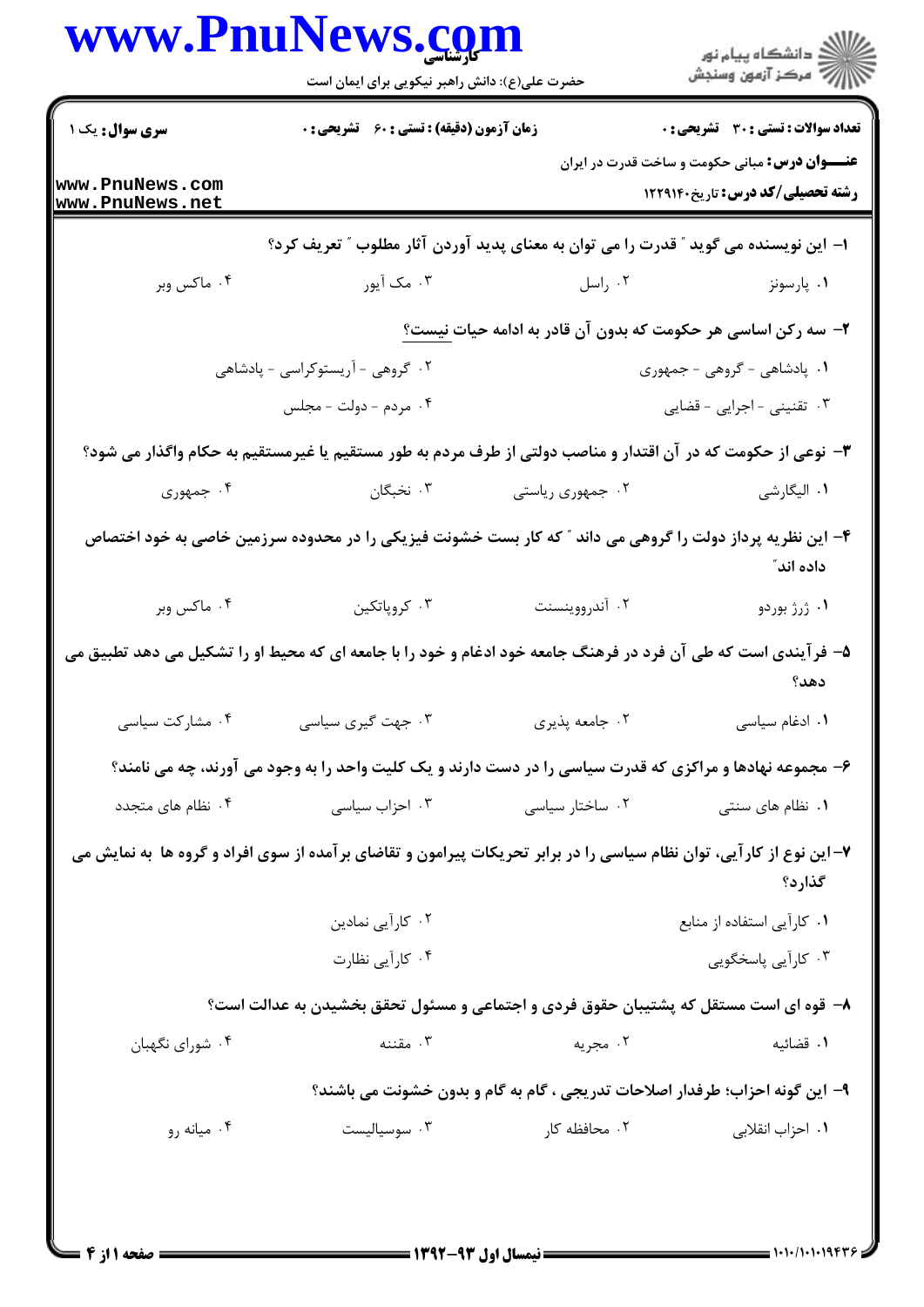|                                    | www.PnuNews.com                                                                                                  |                                                                   | الاد دانشگاه پيام نور<br>الاستمرکز آزمون وسنجش                                            |  |
|------------------------------------|------------------------------------------------------------------------------------------------------------------|-------------------------------------------------------------------|-------------------------------------------------------------------------------------------|--|
|                                    | حضرت علی(ع): دانش راهبر نیکویی برای ایمان است                                                                    |                                                                   |                                                                                           |  |
| <b>سری سوال : ۱ یک</b>             | <b>زمان آزمون (دقیقه) : تستی : 60 ٪ تشریحی : 0</b>                                                               |                                                                   | <b>تعداد سوالات : تستی : 30 ٪ تشریحی : 0</b>                                              |  |
| www.PnuNews.com<br>www.PnuNews.net |                                                                                                                  |                                                                   | <b>عنـــوان درس:</b> مبانی حکومت و ساخت قدرت در ایران<br>رشته تحصیلی/کد درس: تاریخ۱۲۲۹۱۴۰ |  |
|                                    | +ا– در کدام دوره از فعالیت مجلس شورای ملی؛ احزابی همچون ″ حزب دموکرات عامیون″ و ″ اجتماعیون اعتدالیون″ تشکیل     |                                                                   | شد؟                                                                                       |  |
| ۰۴ چهارمین دوره مجلس               | ۰۳ سومین دوره مجلس                                                                                               | ۰۲ دومین دوره مجلس                                                | ٠١. اولين دوره مجلس                                                                       |  |
|                                    |                                                                                                                  | 1۱– از خصوصیات متمایز رادیو نسبت به سایر رسانه ها است؟            |                                                                                           |  |
|                                    |                                                                                                                  | ۰۱ علاوه بر مطالب علمی و فکری ، به داستان و سرگرمی هم می پردازند. |                                                                                           |  |
|                                    |                                                                                                                  | ۰۲ بیشترین مخاطب این رسانه ، قشر کودک و نوجوان است.               |                                                                                           |  |
|                                    |                                                                                                                  |                                                                   | ۰۳ تعداد بیشتری قدرت خرید آن را دارند.                                                    |  |
|                                    |                                                                                                                  |                                                                   | ۰۴ قابل استفاده در موقعیت های گوناگون می باشد.                                            |  |
|                                    | ۱۲– این قشر در اتحاد سازمانی و تاریخی با روحانیت شیعه در طی تاریخ ایران در هر نوع حرکت اجتماعی و سیاسی شرکت      |                                                                   | داشته است؟                                                                                |  |
| ۰۴ نظامیان                         | ۰۳ بازاریان                                                                                                      | ۰۲ سرمايه داران                                                   | ٠١ ديوانسالاران                                                                           |  |
|                                    | ۱۳– در مقاله ای تحت عنوان " استبداد شرقی در دوره قاجاریه " تلاش کرده است تا نظریه استبداد شرقی مارکس را در عصر   |                                                                   | قاجاریه به آزمون گذارد؟                                                                   |  |
| ۰۴ احمد تدين                       | ۰۳ محمدعلی خنجی                                                                                                  | ٠٢ همايون كاتوزيان                                                | ٠١. يرواند أبراهاميان                                                                     |  |
|                                    | ۱۴– کدام مورد از جمله اقدامات رضاشاه در تسری حوزه اقدامات شبه مدرنیستی خود به عرصه اجتماعی است؟                  |                                                                   |                                                                                           |  |
| ۰۴ احداث راه آهن                   | ۰۳ تاسیس بانک سراسری                                                                                             | ۰۲ زیبا سازی پایتخت                                               | ۰۱ کشف حجاب                                                                               |  |
|                                    | ۱۵– یکی از پژوهشگران که در کتاب ″ سیاست خارجی آمریکا و شاه ″ تلاش کرده است تا ماهیت دولت در ایران را از سال      | ۱۹۷۰–۱۹۵۰ بر اساس نظریه دولت دست نشانده خودمختار توضیح دهد؟       |                                                                                           |  |
| ۰۴ احمد اشرف                       | ۰۳ گازيوروسكى                                                                                                    | ۰۲ نیکی کدی                                                       | ٠. جان فوران                                                                              |  |
|                                    | ۱۶– الگوی دولت مطلقه هم از جنبه نظری و هم از جنبه عملی در اروپا خصوصاً در این کشور در اواخر قرن شانزدهم مطرح شد؟ |                                                                   |                                                                                           |  |
| ۰۴ روسیه                           | ۰۳ آلمان                                                                                                         | ۰۲ فرانسه                                                         | ٠١. انگلستان                                                                              |  |
|                                    | ۱۷– اولین کسی است که با ارائه آمار و ارقام، نظریه دولت تحصیل دار را برای تبیین دولت مدرن سال های سلطنت پهلوی دوم |                                                                   | به کار برد؟                                                                               |  |
| ۰۴ منیژه زواره ای                  | ۰۳ هوشنگ شهابی                                                                                                   | ٠٢ افسانه نجم آبادى                                               | ۰۱ حسین مهدوی                                                                             |  |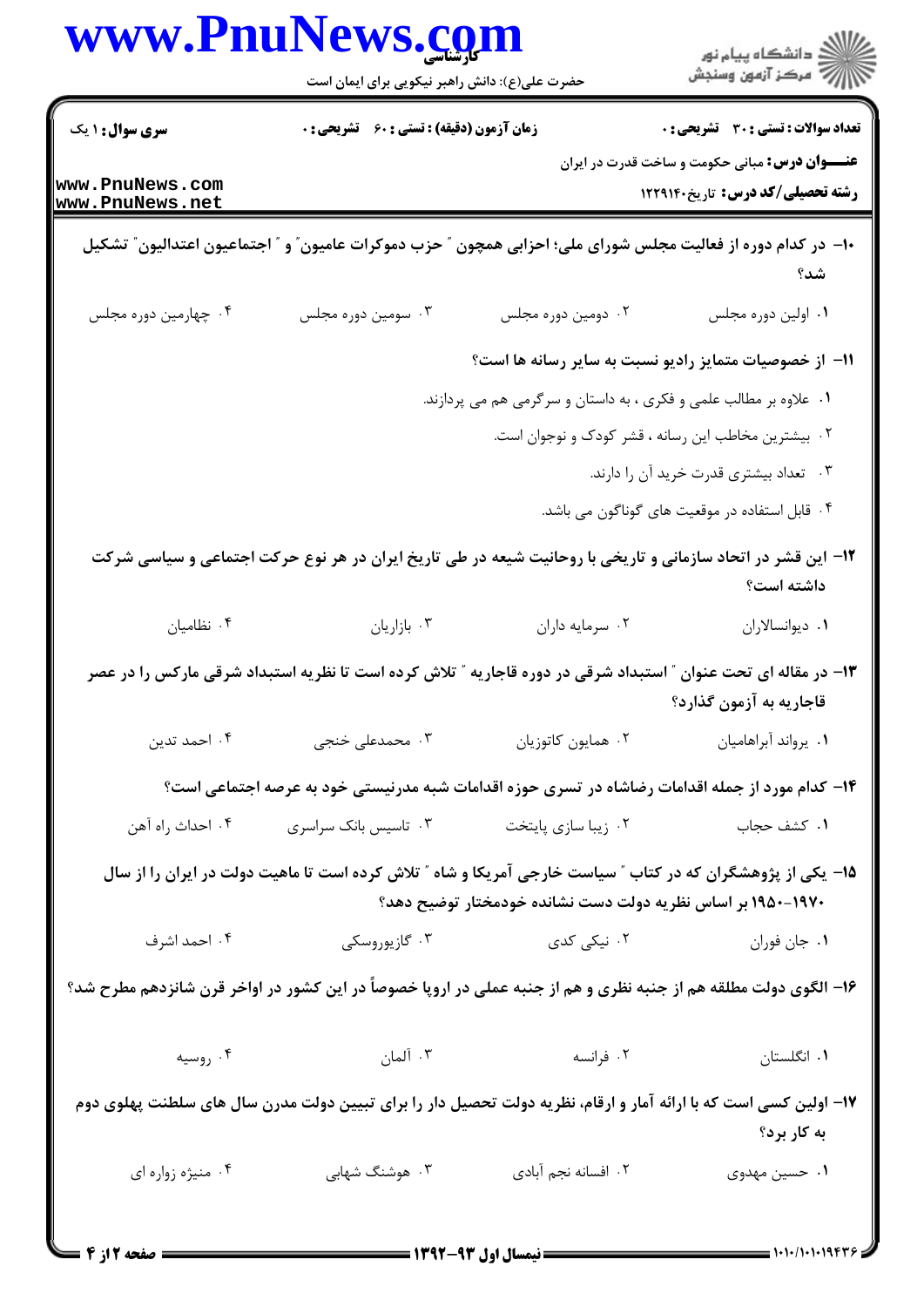|                                    | حضرت علی(ع): دانش راهبر نیکویی برای ایمان است                                                                           |                  | ر دانشگاه پيام نور<br>دانشگاه پيام نور                                                          |  |
|------------------------------------|-------------------------------------------------------------------------------------------------------------------------|------------------|-------------------------------------------------------------------------------------------------|--|
| <b>سری سوال : ۱ یک</b>             | <b>زمان آزمون (دقیقه) : تستی : 60 ٪ تشریحی : 0</b>                                                                      |                  | <b>تعداد سوالات : تستی : 30 ٪ تشریحی : 0</b>                                                    |  |
| www.PnuNews.com<br>www.PnuNews.net |                                                                                                                         |                  | <b>عنـــوان درس:</b> مبانی حکومت و ساخت قدرت در ایران<br><b>رشته تحصیلی/کد درس:</b> تاریخ122914 |  |
|                                    | ۱۸– چه کسی این نظریه را ارائه کرد: ″ ولی فقیه عادل و عالم به عنوان رهبر دولت اسلامی در عصر غیبت، مسئول پیاده کردن       |                  | نظام اجتماعی اسلام در همه ابعاد آن است"؟                                                        |  |
|                                    | ۰۲ شهید بهشتی                                                                                                           |                  | ۰۱ شهید مطهری                                                                                   |  |
|                                    | ۰۴ امام خميني (ره)                                                                                                      |                  | ۰۳ حضرت آيت اله خامنه اى (مدظله العالى)                                                         |  |
|                                    | ۱۹- گرایش شاه عباس صفوی به استفاده از عناصر تاجیک در دیوان سالاری با چه قصدی صورت گرفت؟                                 |                  |                                                                                                 |  |
|                                    | ۰۲ تثبیت حکومت در خاندان قزلباشان                                                                                       |                  | ۰۱ تحول در قشربندی اجتماعی دولت                                                                 |  |
|                                    | ۰۴ تثبیت جایگاه مرشد قلی خان استاجلو                                                                                    |                  | ۰۳ ارتقای سطح دیوان سالاری حکومت                                                                |  |
|                                    | +۲- با جلوس این شاه صفوی در سال ۱۵۰۱ م نظریه کهن حق الهی شاهان ایرانی بار دیگر زنده و در هیات جدید سایه خدا بر          |                  | زمین ظاهر شد؟                                                                                   |  |
| ۰۴ شاه سلطان حسين                  | ۰۳ شاه اسماعيل يكم                                                                                                      | ۰۲ شاه طهماسب    | ٠١. شاه عباس اول                                                                                |  |
|                                    | <del>۲</del> ۱ - نخستین کوشش سازمان یافته بازاریان که در آن خواستار تضمین مالکیت خصوصی و امنیت جانی همه شهروندان از سوی |                  | دولت و تشویق توسعه اقتصادی شدند؟                                                                |  |
|                                    | ۰۲ تشکیل عدالت خانه                                                                                                     |                  | ۰۱ تشکیل مجلس شواری اسلامی                                                                      |  |
|                                    | ۰۴ تاسیس مجلس وکلای تجار                                                                                                |                  | ۰۳ تشکیل اتحادیه های صنفی                                                                       |  |
|                                    |                                                                                                                         |                  |                                                                                                 |  |
|                                    | ۲۲- اولین کسی بود که برای ایجاد تغییر ساختاری در کل سیستم اقدام و با انجام اصلاحات در دادگاه های شرع و عرف ، کنترل      |                  | دولت را بر حوزه قضاوت افزایش داد؟                                                               |  |
| ۰۴ امیر کبیر                       | ۰۳ میرزا آقاخان نوری                                                                                                    | ۰۲ عباس میرزا    | <b>۱</b> .  قائم مقام فراهانی                                                                   |  |
|                                    | ۲۳- اولین تلاش ها برای نوسازی در عرصه های نظامی در عصر قاجار به دست چه کسی صورت گرفت؟                                   |                  |                                                                                                 |  |
| ۰۴ فتحعلی شاه                      | ۰۳ ناصرالدین شاه                                                                                                        | ۰۲ عباس میرزا    | ٠١ مظفرالدين شاه                                                                                |  |
|                                    | ۲۴– این نشریه که توسط تجددخواهان سرخورده از مشروطه در فاصله ۱۹۲۴ تا ۱۹۳۵ م منتشر شد، خواهان اروپایی کردن                |                  | ايران بود؟                                                                                      |  |
| ۰۴ کاوه                            | ۰۳ فردوسی                                                                                                               | ۰۲ نامه فرنگستان | ۰۱ ایرانشهر                                                                                     |  |
|                                    | ۲۵- در دوره رضاشاه کدام حزب به دلیل این سوء ظن که احساسات جمهوری خواهی را می پروراند به تعطیلی کشیده شد؟                |                  |                                                                                                 |  |